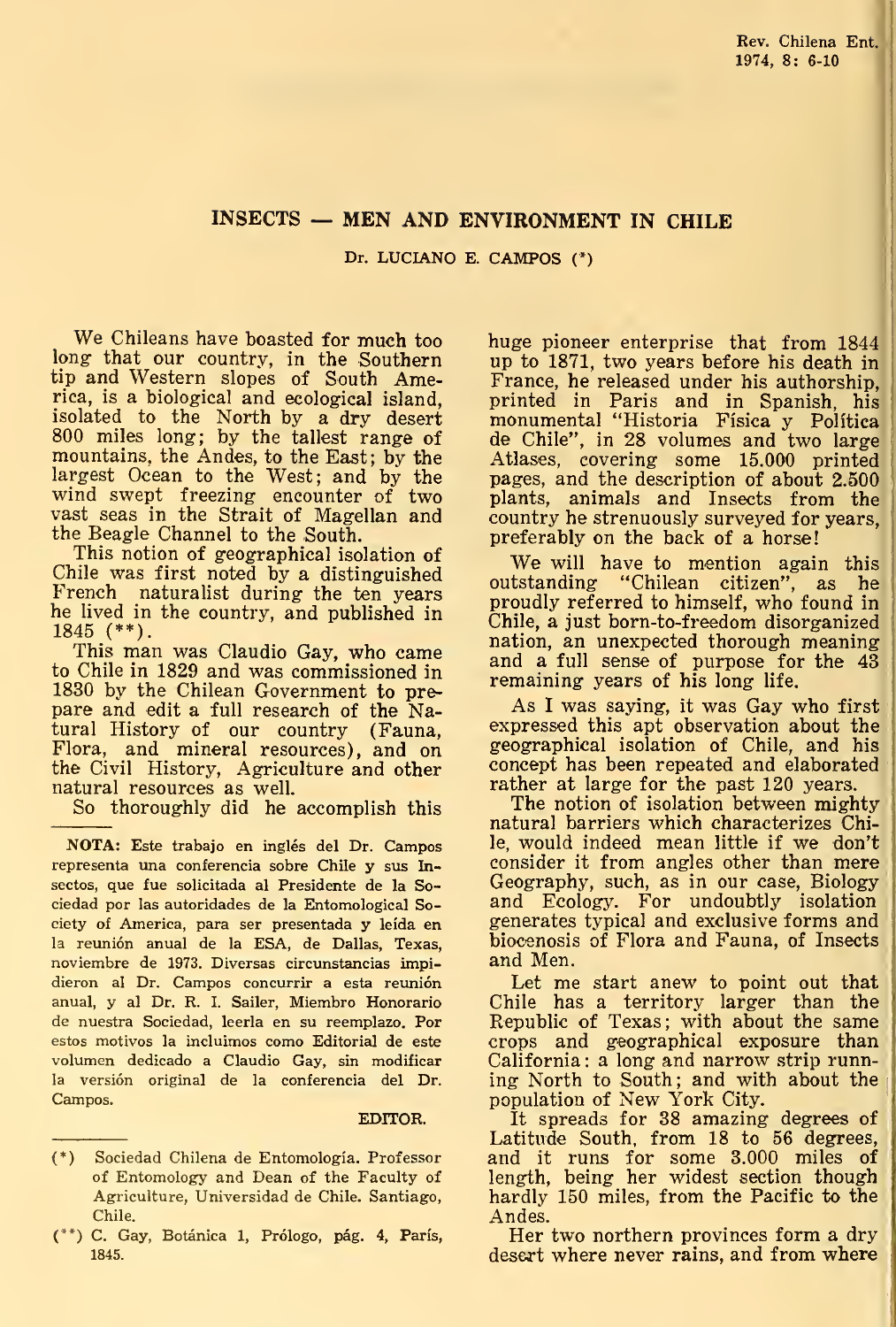come most of our exports of copper and nitrate. The adjoining provinces to the South, down to Santiago, represent our arid zone, with 10 to 50 inches of rain, where mineral resources (iron, manganese, gold and silver) combine with hardstriving agriculture and meager live stock to make the living of the people.

IFrom our capital city of Santiago down to Puerto Montt, and for some 650 miles, ! develops a rich farm and cattle land, where wheat and other small grains are grown; températe fruit trees and vineyards flourish ; alfalfa, clover and grasses support million of cattle and sheep ; while native and planted forests provide us and our foreign markets with cellulose and wood. This is the Central Valley, and the most populated and industrialized section of the country.

Chiloé, Aysén and Magallanes, our last three southern-most provinces, are the realm of cold, rain and wind, with forests and snow, ocean and fish, glaciers and fiords, sheep raising and poor grasses. In the Strait of Magellan, Punta Arenas with 100.000 people, is the southern-most city of the world.

The joke goes in Chile, that God the Creator, after seven days of hard labor, setting of the world out of chaos, was in deed tired and weary, when Angels approached Him with concern to tell that there still were huge assortment of deserts, oceans, mountains, lakes, forests, volcanoes, rocks, glaciers, islands and the rest, that they didn't know where to place. The sensible answer from the Almighty was: well, throw it away in any remote corner still available! And this, gentlemen, was the way in which Chile was supposedly built.

This brief colloquial description should be completed adding that Chile also has petroleum in the Strait of Magellan, plus coal in the Ocean bottom; abundant electricity from our many torrents, rivers and water falls; steel and cement plants; and sulphur and iodine among our rare productions.

In this rather unique strip of land, <sup>f</sup>acing the Ocean and backed up by mighty mountains, strive 12 million Chileans along with plants, animals and Insects of course, that isolation has turned out into precise and defined races or relies which hardly find links or parentage anywhere in South America or the Neotropics, except perhaps partly in South Argentina.

As a matter of fact, we Chileans claim to be a distinct well defined Indo-american race, which resulted from the inevitable cross of the Spanish Conquistador and the native Araucanian woman, blended and mellowed, as a rare antique Scotch, by more than 400 years of isolation with immigration nihil. It may be worth to note that Spanish ladies did not come to Chile until well advanced the conquest, while adult native men were devastated by a cruel war against the invaders which lasted 400 years!

Our Southern native forests, the Valdivian that is, is mostly composed of seven or eight species of tall Nothofagus (Fagaceae), about 50 species of Myrtaceae, which add fragance to the environment, plus many *Lauraceae*, and only six genera of native Conifers, notably, A*raucaria*, Fitzroya, Libocedrus, Podocarpus, e**tc.** . Bamboo-like big Gramineae, such as our several species of "quilas" (Chusquea spp.) fill the forest and make it sometimes insurmountable. Mosses like Dendroligotrichum dendroides, biggest moss in the world, and globiform species of the genus Rigodium, with numerous native Solanaceae and wild-strawberries (Fragaria chilensis) cover the floor of these characteristic forest (\*). Our beautiful Chilean palm {Jubaea spectabilis) does not reach the Valdivian latitude though.

This Austral forest is a silent forest, because singing birds are rather scarce in its chilling grandeur. Only noisy swarms of our common green paroquet break down this majestic silence. Mammals and rodents too are sparing all through the country.

As for our Insects, they are the central theme of my talk and the reason we are here. This endless realm of marvels, which provide a living for us all, is perhaps the group of animals that better characterizes our secluded environment. We have not much striking to mention about our mammals, our birds or our fis hes, but our Insects do show relations and forms which are unique and sometimes indeed extraordinary.

It was a Jesuit priest, Abbot Juan Ignacio Molina, who first referred to Chilean Insects (\*\*) in a pioneer paper

<sup>(\*)</sup> C. Reiche, Geografía Botánica de Chile, 423 págs., Santiago 1934.

<sup>(\*\*)</sup> R. Cortés, A glance at Chilean Entomology, Proc. Ent. Soc. Washington, 45 (9): 226-232, 1943.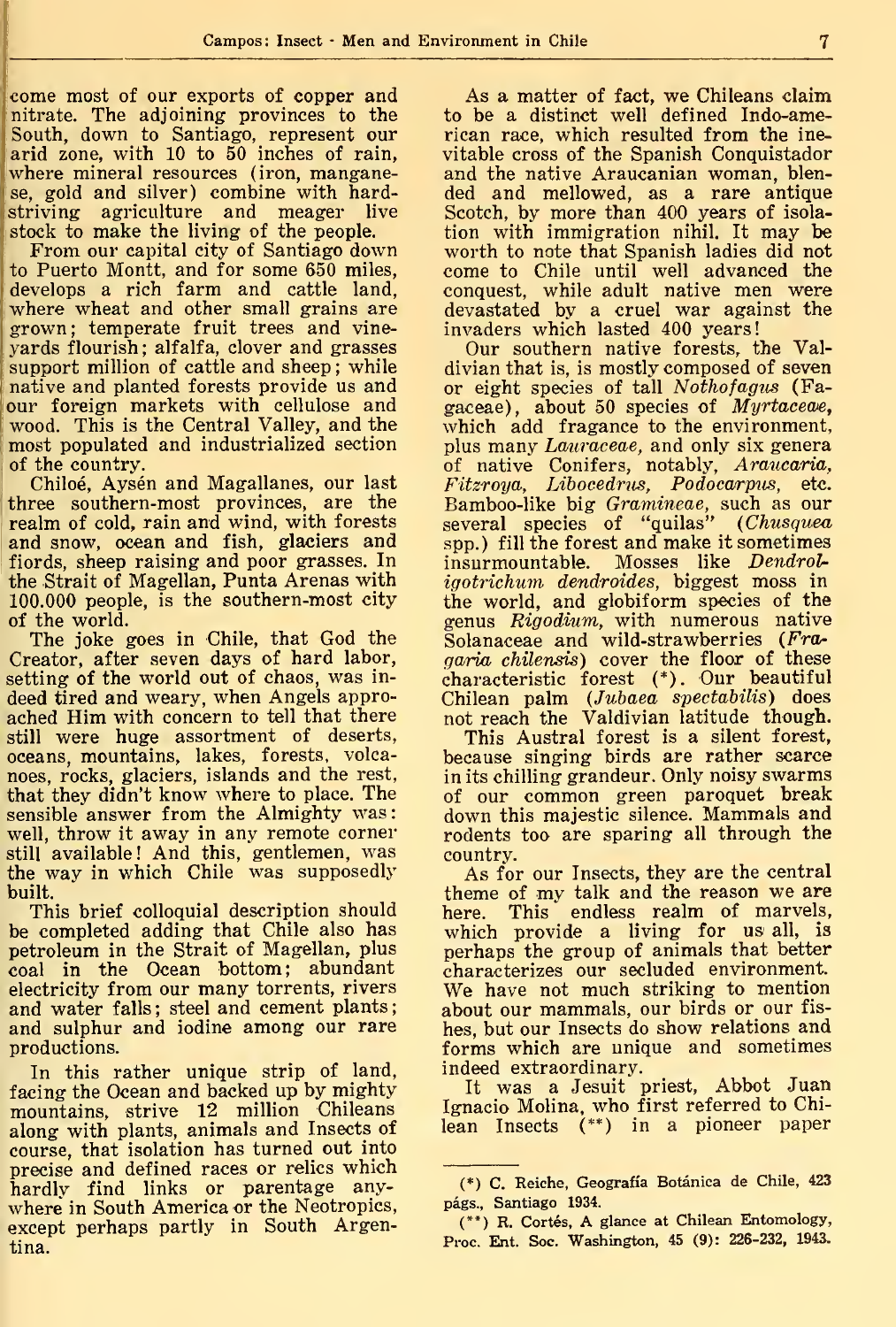published in Bologna, Ital'y, in 1782, called "Essay on the Natural History of Chile", which makes him the first South American born naturalist. This volume, originally written in Italian but soon translated into most known languages including Latin, deals with quite a good number of our plants and animals. Yet, striking enough, he only describes seven species of Chilean Insects.

Three are at least the outstanding merits in Molina's early work: first, he wrote it by heart and using fragmentary uncomplete notes, because he was exiled from his country and the rest of South America with the Jesuit community by King Carlos III in 1767 when he was only 27 years old. He could never return to Chile and died in Bologna in 1829. Secondly, as he mastered the language of the Araucanians, he faithfully preserved the vernacular ñames the natives applied to our plants and animals. Thus, he saved for good original - euphonic - aboriginal names which otherwise woul likely have been lost or forgotten.

Yet, the most striking merit of Molina's work was his use in 1782 of the system, order and way to classify living organisms that the "gentleman Carolus Lineo (sic)" had proposed a few years earlier. Had Molina followed in his book any other odd system of classification available in the 18th. Century, or not used the binomial way to describe, or just ignored Linné's Systema his pioneer work would have unfortunately been dismissed by modern science! Written by heart and sticking to Linné make Molina's pioneer papar a lasting contribution to the knowledge of Nature in Chile.

By 1865 we had published the eight volumes of Zoology of Claudio Gay's comprehensive Historia Física y Política de Chile, in which Insects are dealt with in volumes 5, 6, 7 and 8. Actually, Gay's huge work, financed mostly by advanced subscriptions plus a bonus from the Chilean Government, is a descriptive Catalogue of our species of Plants, animals and Insects that pushed Chile to a foremost leading position in the Hemisphere, in 1865, in the knowledge of its organisms, plant and animal alike.

Gay strenuously surveyed for ten years our territory, from Copiapó down to Chiloé and the Archipelago of Robinson Crusoe, out of the coast in Valparaíso. He collected everything and persuaded children to bring him examples of insects.

birds and rocks, thus hugely enlarging his crop. He normally travelled in the back of a horse, carefully carrying in his own hands a Torricelli column of mercury to check up pressures and altitudes. Several mules followed the party with the rest of the luggage.

Most of the material collected was then forwarded or taken to France where well known authorities identified and  $\parallel$ described it. In the case of Insects, Solier took the Coleoptera, Spinola cared of Hymenoptera and Hemiptera, while Emile Blanchard treated the Díptera and a bunch of small Orders. Many Chilean insects collected by Gay though, remained undescribed at the París Museum and were later studied and published by authors like Macquart and even Robíneau Desvoidy in his large "Diptères des envírons de Paris"

But so big was the amount of duplicates and specimens collected, that Gay suggested to the Government as early as <sup>1840</sup> the foundation in Santiago of <sup>a</sup> Museum of Natural History where to deposit and exhibit the material and instruments, including the still unbroken Torricelli column, he was willing to bequeath to his adopted country. Thus, gentlemen, our Museums in Río de Janeiro (1818), in Buenos Aires (1823) and in Santiago (1840) were indeed the first one in the Hemisphere earlier than

many in North America (\*).<br>For nearly 50 years, from 1851, on, our Museum was aptly directed and organized by the well known Prussian naturalist Dr. Rodulfo Amando Philippi, the distinguished follower of Molina and Gay. By 1900, the Division of Insects of our National Museum had four or five prominent Entomologists, namely, Philibert Germaín, Edwyn C. Reed, Fernand Lataste, and the two Philippis, father and son, the latter much less brilliant than his ilustrious progenitor. An accomplishment we were never able to repeat again

We finish the 19th. Century with extre mely good identified collections of Chilean Insects at the Museum, and with important catalogues, lists and monographs on Coleoptera, Diptera, Lepidoptera, Hemiptera, and many other familiar

<sup>(\*)</sup> R. Cortés, Análisis crítico de la Entomología y la investigación entomológica en países la tinoamericanos, Bol. Soc. Ent. Perú, 6 (1): 11-17, 1971.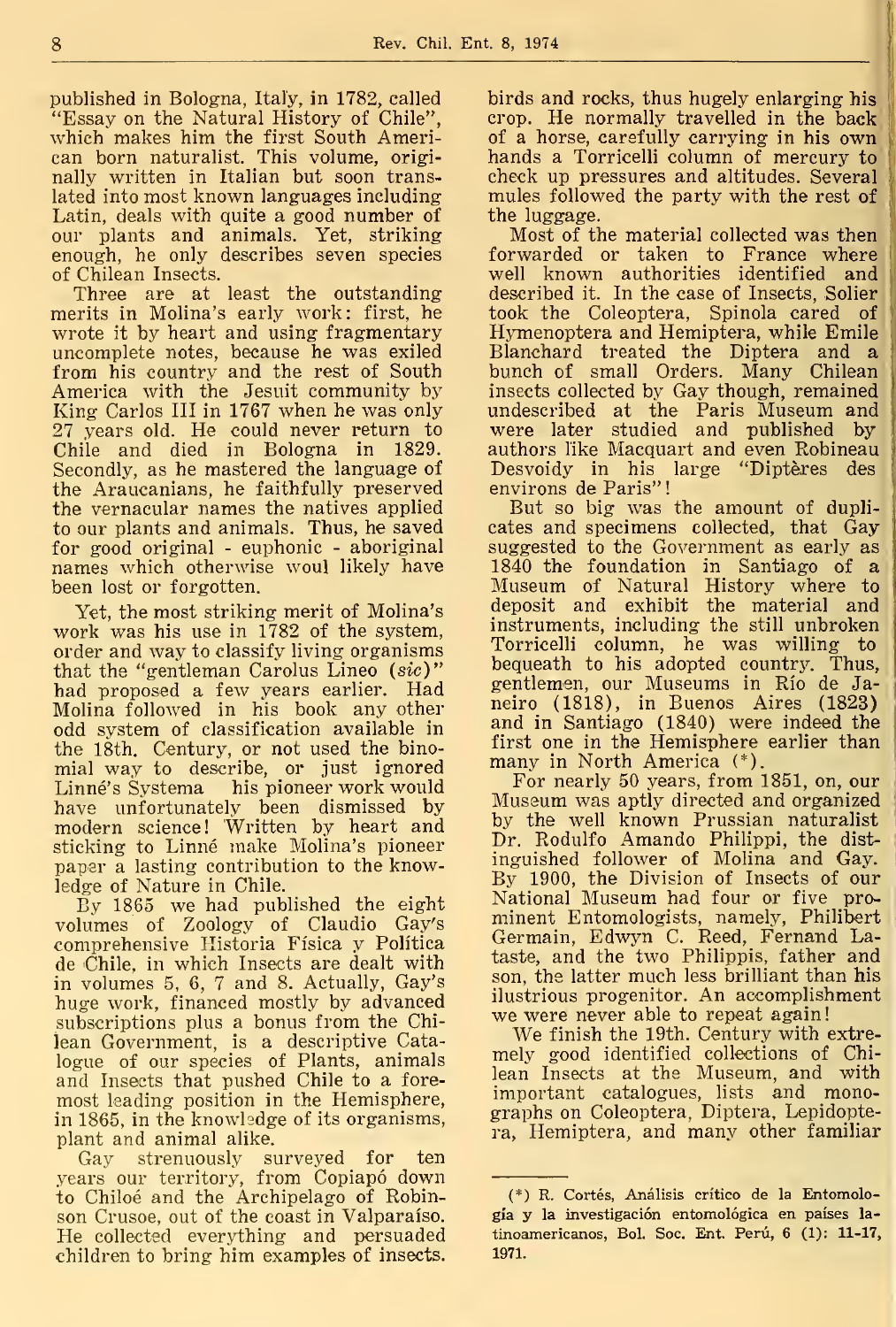groups, plus annals, bulletins and periodicals where to publish them. One has to recall with nostalgia those years, nearly a century ago, when Entomology and Insects in Chile had such a pioneer priority and such devoted pure scientific Ínterest!

Because it is fit at this point to mention that insects injurious to men, crops and animals in Chile are far less important than in the United States or Argentina, both in number and type of damage. Again, isolation and a limited import trade of agricultural goods has saved us from the kind of perplexing economic problems caused by insects <sup>I</sup> daré to say you have here. And surely has also limited in our country the opportunities for Economic Entomologists to find well paid Jobs!

It is indeed weird that even injurious insects native from this Hemisphere, which occur naturally in every other country from México and the United States down, have never been found in Chile, such as the whole genus Anastrepha (Tephritidae) , which widely flies in nu merous different species in our border line with Argentina, Bolivia and Perú

We certainly do not have in Chile astounding forms of native insects, as beautiful blue Morphos, or large picturesque beetles, weevils, true bugs, Cicadas, walking sticks, grasshoppers, or other such forms common in the Tropics.

On the contrary, our insects are rather dull, gray, small, unattractive, not very abundant, yet definitely peculiar and characteristic in their Phylogeny, origin and relations.

Certain groups, common in South Chile and Argentina, such as Thynnids, Nemestrinids, Tabanids, Hepialids, Scarabs, many Isoptera as well as Mecoptera and Megaloptera, find their closer relatives only in Australia and New Zealand, so metimes in South África, and even in California, as noted by Baron Osten Sacken (\*), who actually never visited Chile but got this impression through his lifelong friendship Dr. R. A. Philippi.

The common origin, or rather common trunk, of some native insects from South Chile and Argentina, Australia and New Zealand, has been discussed and extensi-

vely treated by several authors, attracted by the origin and distribution of some of our species, genera or families, such as P. J. Darlington, E. J. Fittkau *et al.*, G. Kuschel, R. Ringuelet, C. O'Brien, L. E. Peña, G. Mann and a bunch of other authorities.

This startling field of origin and distribution of our Insects, as well many other organisms, plant and animal, cert ainlv offers a most attractive challenge to Biologists and Ecologist in Chile, Argentina, Australia and New Zealand, and ought to make important contributions in the near future to world science.

And if we go to archaic insects, such as our weird "living fossil", Notiothauma  $\textit{readi}$  M'Lachlan (Mecoptera), it surprises to learn that "a disproportionate number of these celebrated insects survive today only in Chile and Australia" (\*).

To understand many of these relations and vinculi of our Insects and animals, one has to associate them with native vegetation, climatic and other physical conditions and with ecological factors which inter-act to determine forms and relies, as well as induce evolution. adaptation and mutations. The subject is much too wide to consider it in this brief description.

As G. Kuschel (\*\*) puts it "it is an incontrovertible fact that a large number of elements of the fauna of Southern Chile show no phylogenetic relationship with the rest of the American fauna, but are related to groups in New Zealand, Tasmania, Australia, New Guinea, South África and the subantarctic islands".

Thus, it is no wonder that as early as 1874 the outstanding group of French, Prussian and English Entomologists working in our Museum, under the inspiration of a young amateur, José Toribio Medina, who was to become our top Historiographer, tried to organize in Santiago a Society of Entomology. Had this initiative become a fact, our Society would be a century old in 1974!

Present day Entomology in Chile is practiced or taught, as everywhere, in five of our eight universities ; in three of our

<sup>(\*)</sup> F. R. Colé, The Flies of Western North America, University of California Press, Introduction, pág. 3, 1969.

<sup>(\*)</sup> C. L. Remington, A rare and primitive winged insect from Chile, Discovery, 4 (1): 37- 44, illus., 1968.

<sup>(\*\*)</sup> G. Kuschel, Terrestrial Zoology in Sout hern Chile Proc. Royal Soc, B, 152: 540-550, 1960.